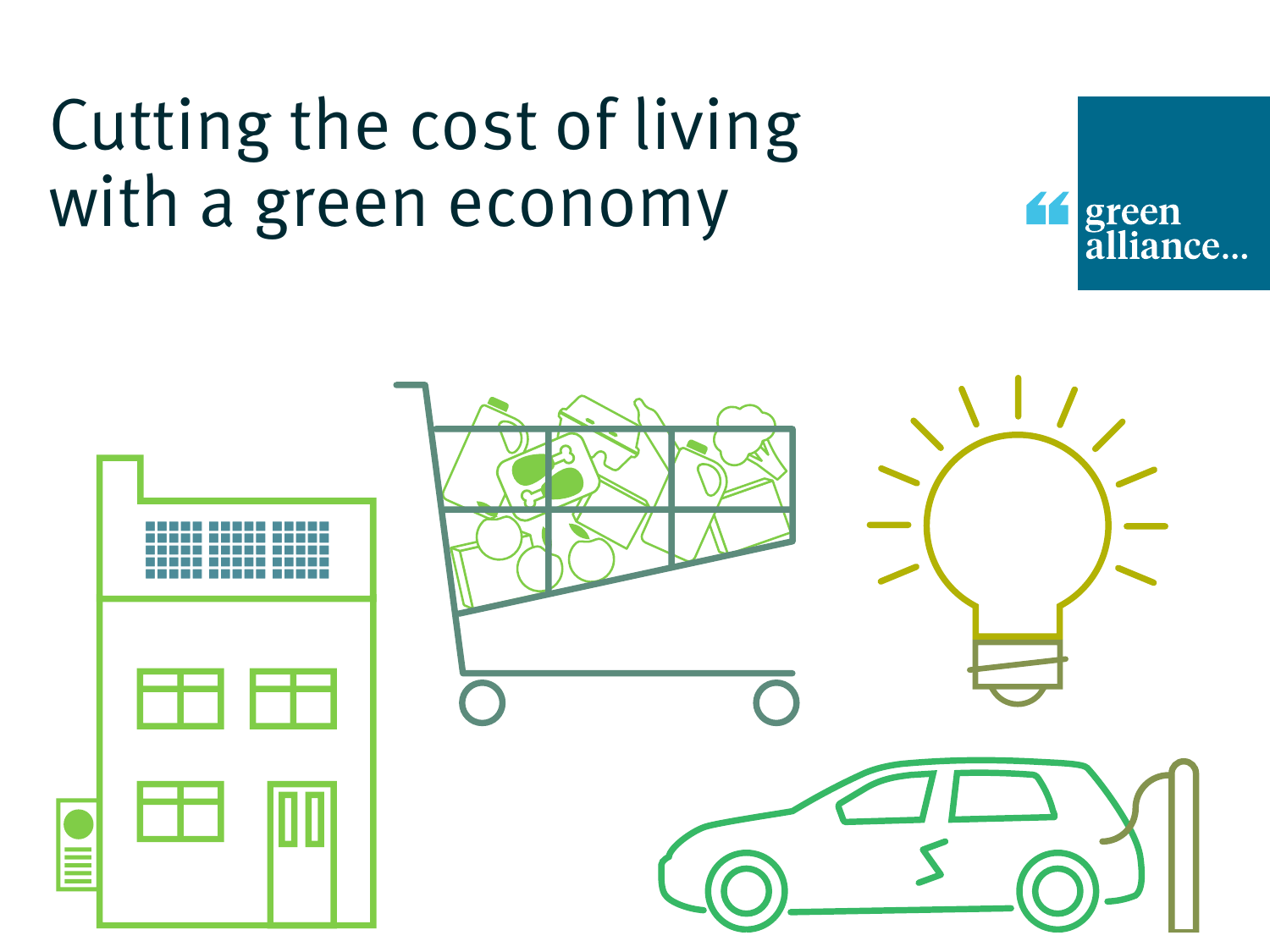# 66

The more clean, cheap and secure power we generate at home, the less exposed we will be to expensive gas prices set by international markets."

Kwasi Kwarteng, secretary of state for business energy and industrial strategy<sup>1</sup>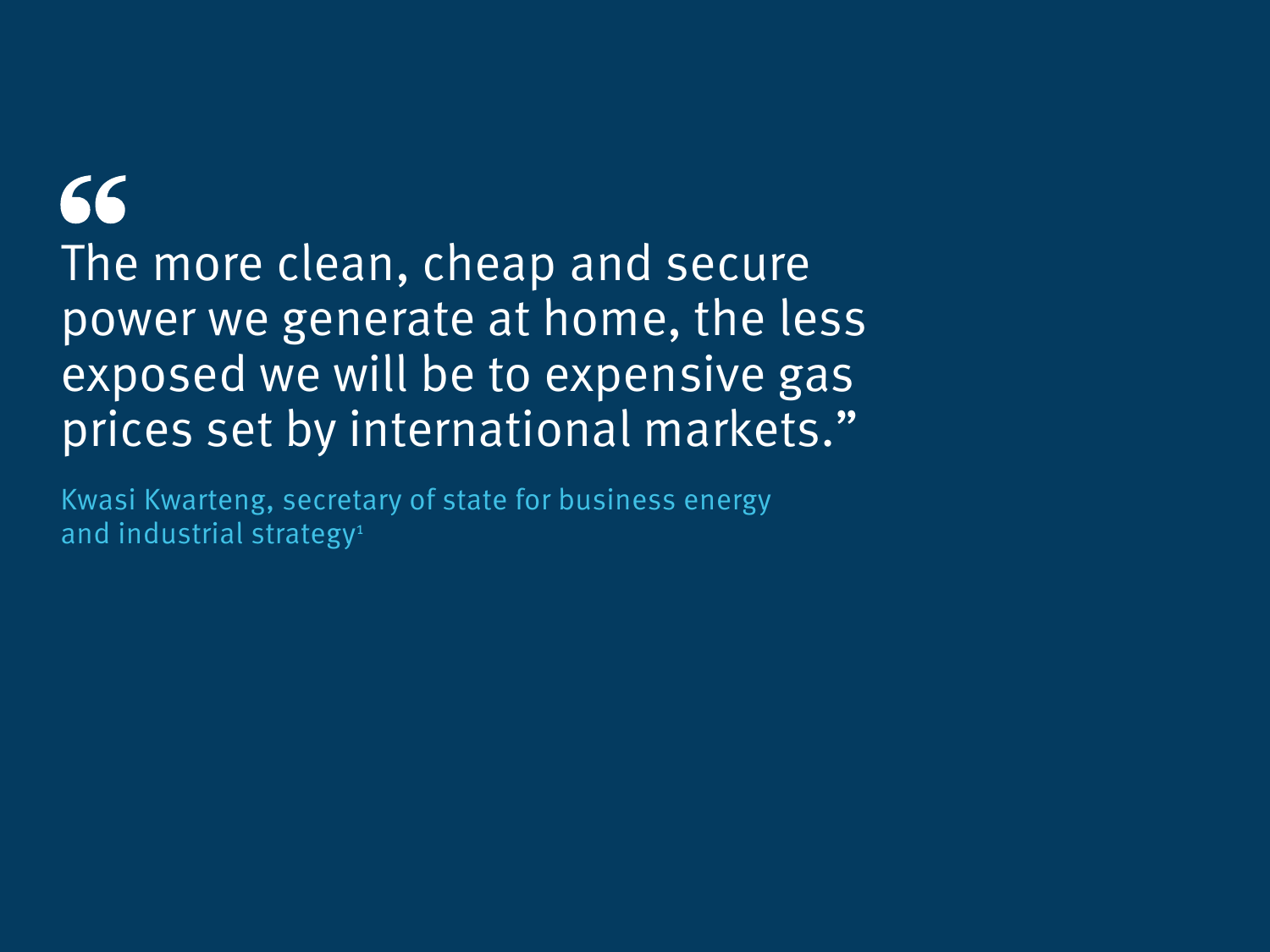## Introduction

UK inflation is at a 30 year high.<sup>2</sup> The price of gas was four times higher in January 2022 than a year earlier.3 The 54 per cent increase in the Ofgem energy price cap on 1 April 2022 will mean the typical household energy bill will go up by £639, reaching £1,971 a year.<sup>4</sup> And the cap is expected to rise again later in 2022.

Petrol and diesel prices have reached record highs due to volatile international markets.5 Inflation is going to affect the price of other goods and services, putting further pressure on household budgets.

According to the Office for National Statistics, the Consumer Price Index for food and non-alcoholic drinks has increased 4.3 per cent since January 2021, the fastest rate since September 2013.<sup>6,7</sup>

Despite these pressures, public demand for climate action is holding strong, and for good reason. In January 2022, an opinion poll found that 54 per cent agreed that the UK cannot afford not to implement policies intended to address climate change, compared to 29 per cent who said we cannot afford to implement such policies in the current economic climate.8

Necessary action to meet the UK's net zero carbon goal will help to solve problems contributing to the current cost of living crisis, whether through greater efficiencies, cutting demand for fossil fuels or cheaper energy alternatives.

The government has a vital role to play in ensuring that benefits are maximised and distributed fairly, while costs are minimised, especially for households with low incomes which are affected most by the rising cost of living.

Here, we outline how policies that protect against climate change will also help to reduce the cost of living, both now and in the future.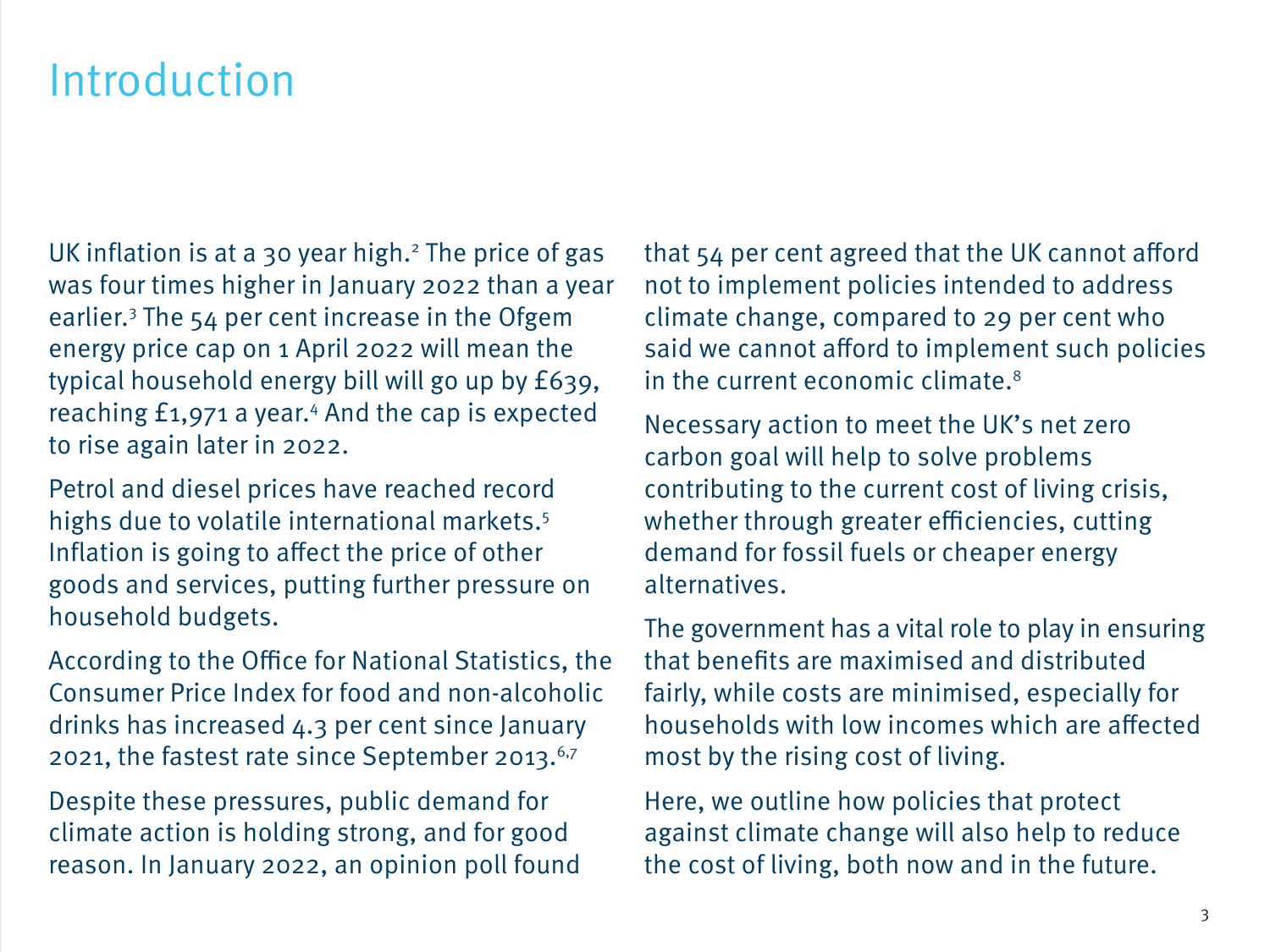## Holding back climate action will raise the cost of living even higher

Cuts to energy efficiency subsidies and scrapping the Zero Carbon Homes policy in the past decade mean millions of homes are less insulated than they could be against price rises.

Installation rates dropped from 2.3 million in 2012 to an annual average of just 230,000 since 2013. Raising the energy efficiency of UK homes is crucial to keeping bills down. Upgrading homes to energy performance certificate (EPC) band C, the government's ambition for 2035, can lower a home's gas use by 20 per cent.9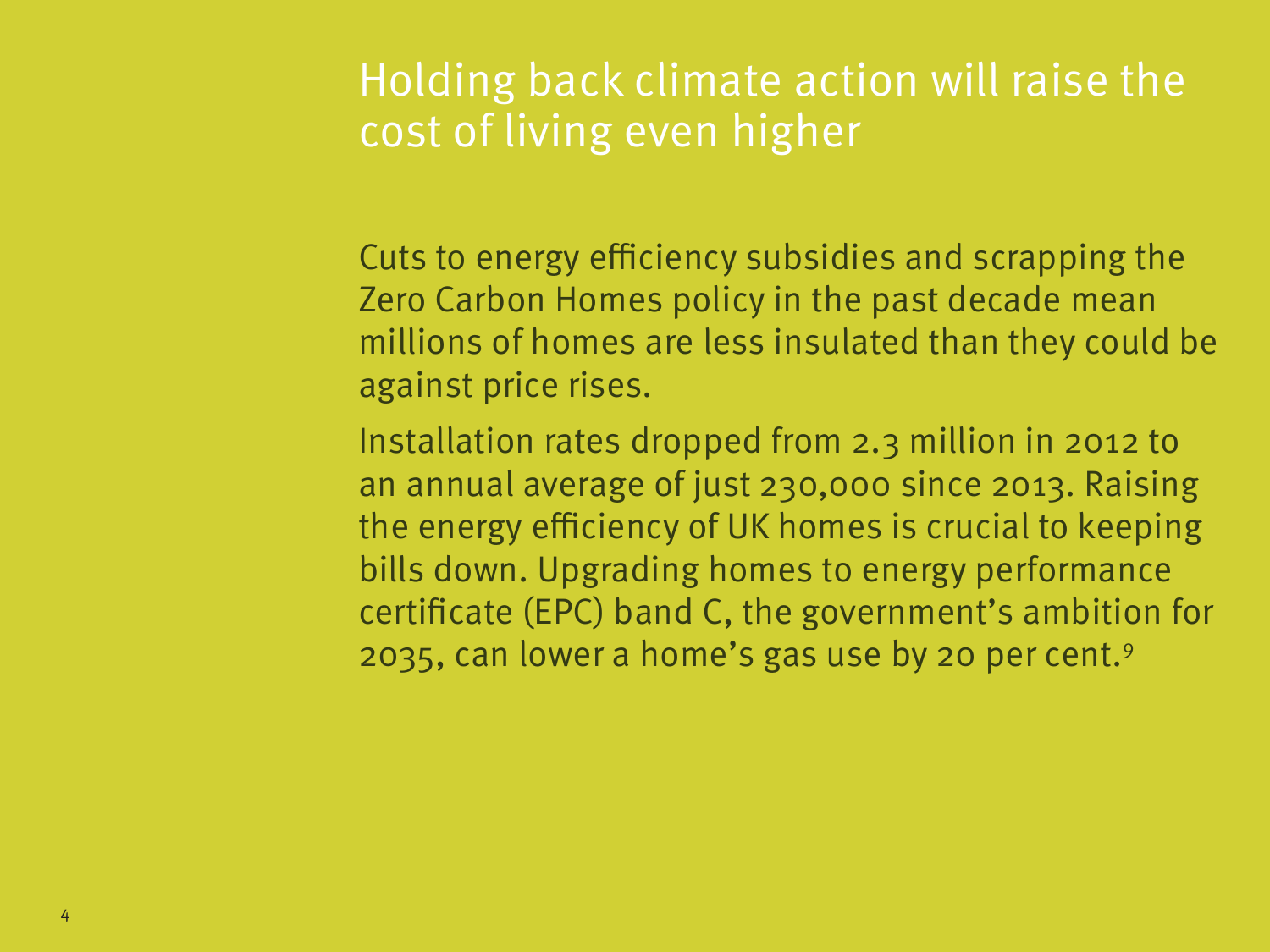#### Energy efficiency installations plummeted over a decade ago after the government withdrew support<sup>10</sup>



Installation rates (millions)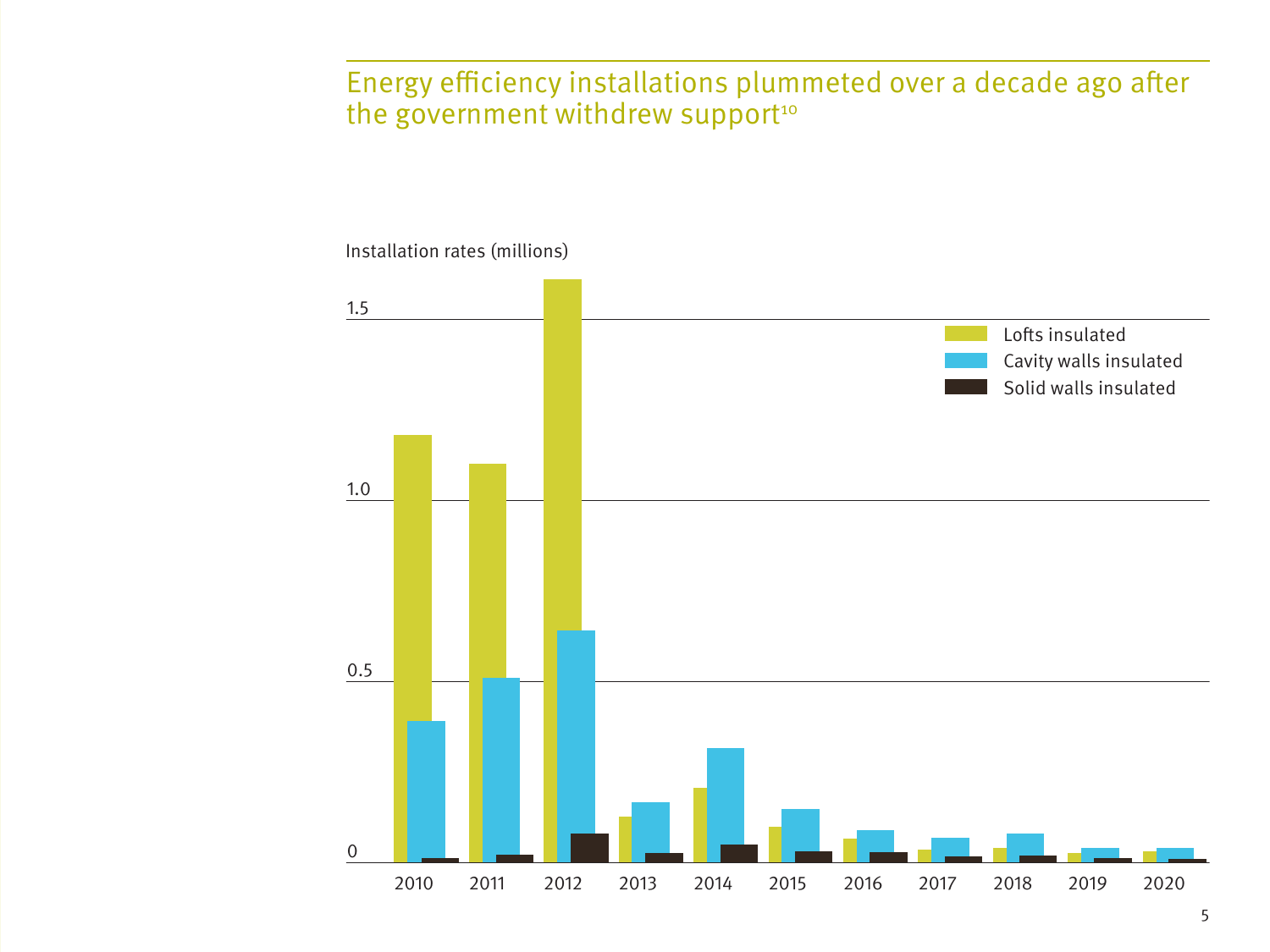## Energy efficiency protects those on low incomes from high energy bills…

As a proportion of income, the poorest households spend three times more on fuel bills than those on high incomes.<sup>11</sup>

Those most exposed to soaring energy prices are also living in the least efficient homes, ie those with EPC D rating or worse. New analysis shows that raising the 15.3 million least efficient homes, rated EPC D or worse, to EPC C would save each household £511 per year after the April 2022 price cap rise, an aggregate saving across the country of  $E$ 7.8 billion per year.<sup>12</sup>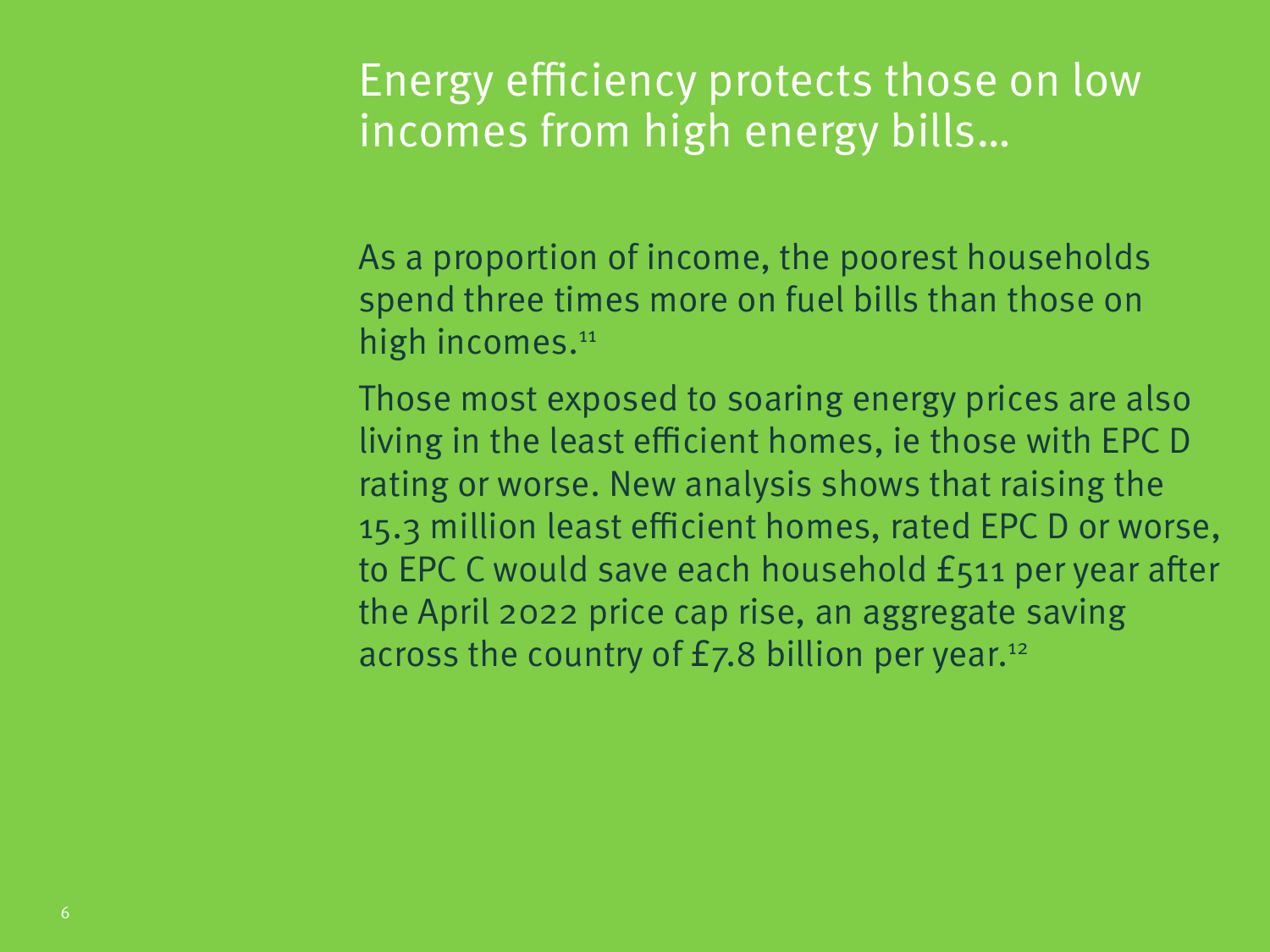### Improving home energy efficiency has a big impact on energy bills

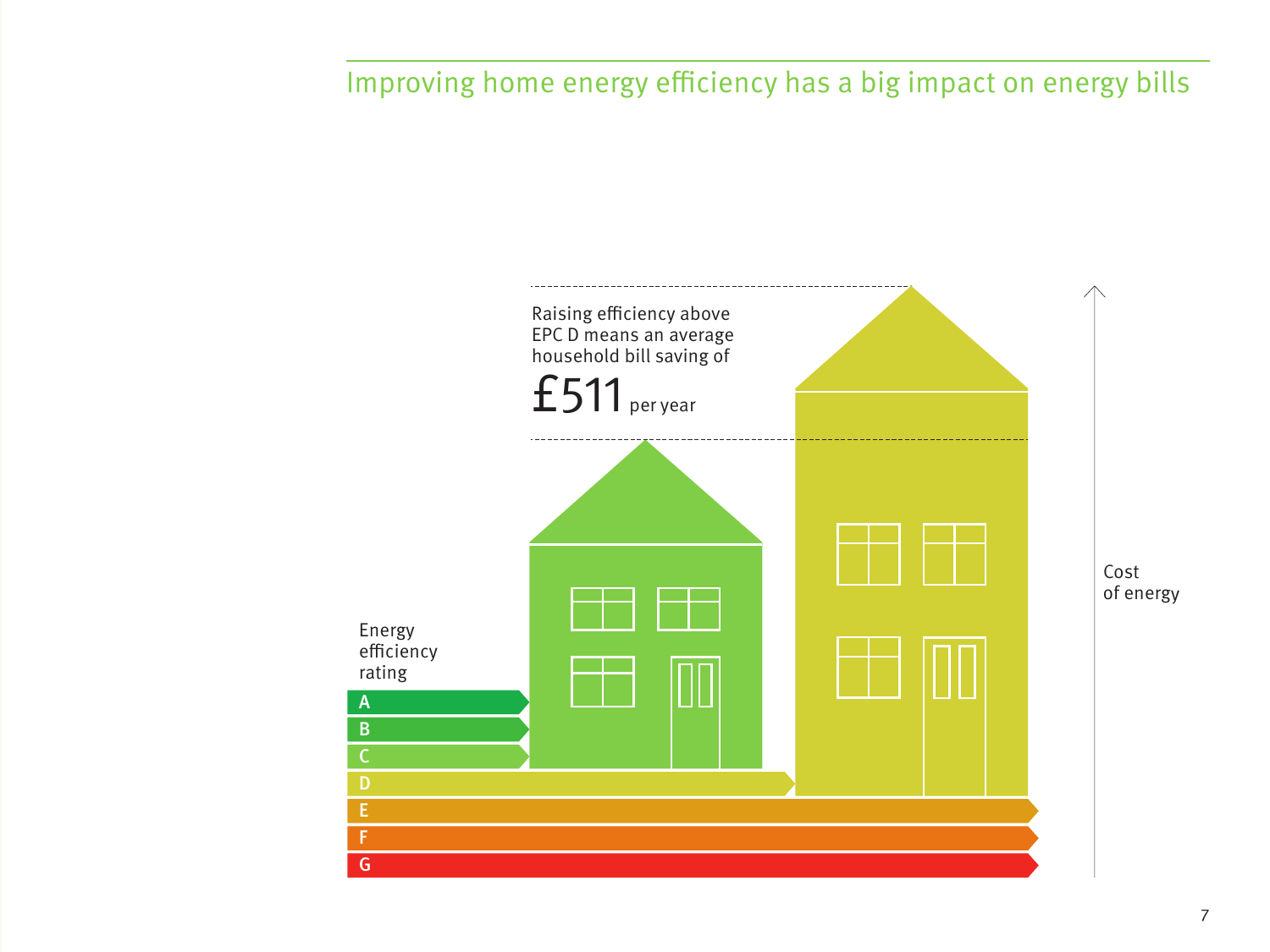### …and there is recent proof it works

Better insulation, heat pumps and solar panels recently helped some low income households with the worst thermal efficiency jointly save £1.2 million in the first year of the Local Authority Delivery scheme of the Green Homes Grant. This provided £200 million to 136 local authorities, offering £5,000 and £10,000 grants for energy saving installations. Phase one, launched in August 2020, had installed 11,538 measures in 9,110 households by the end of November 2021.<sup>13</sup>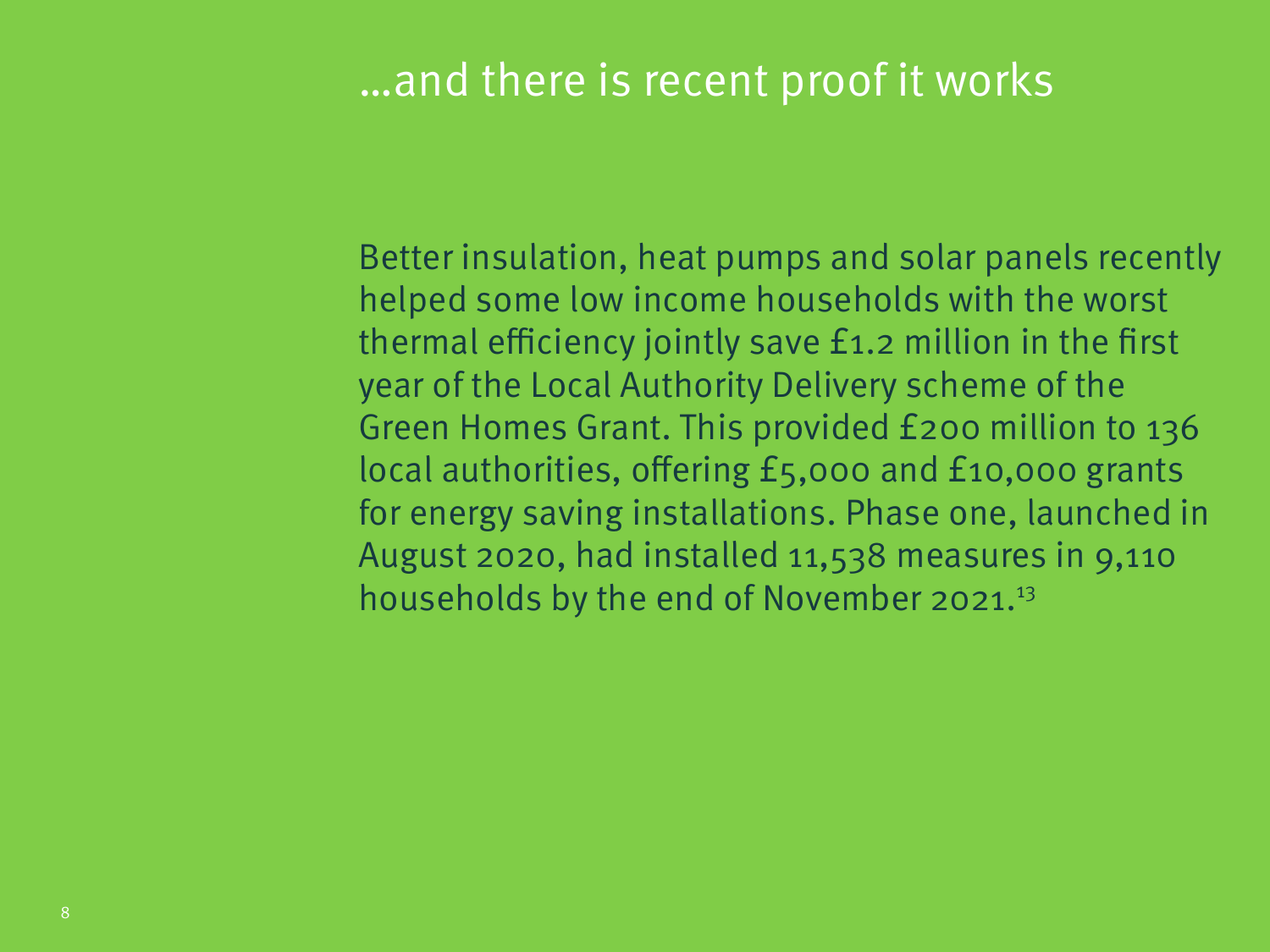### The Local Authority Delivery scheme led to big savings in its first year

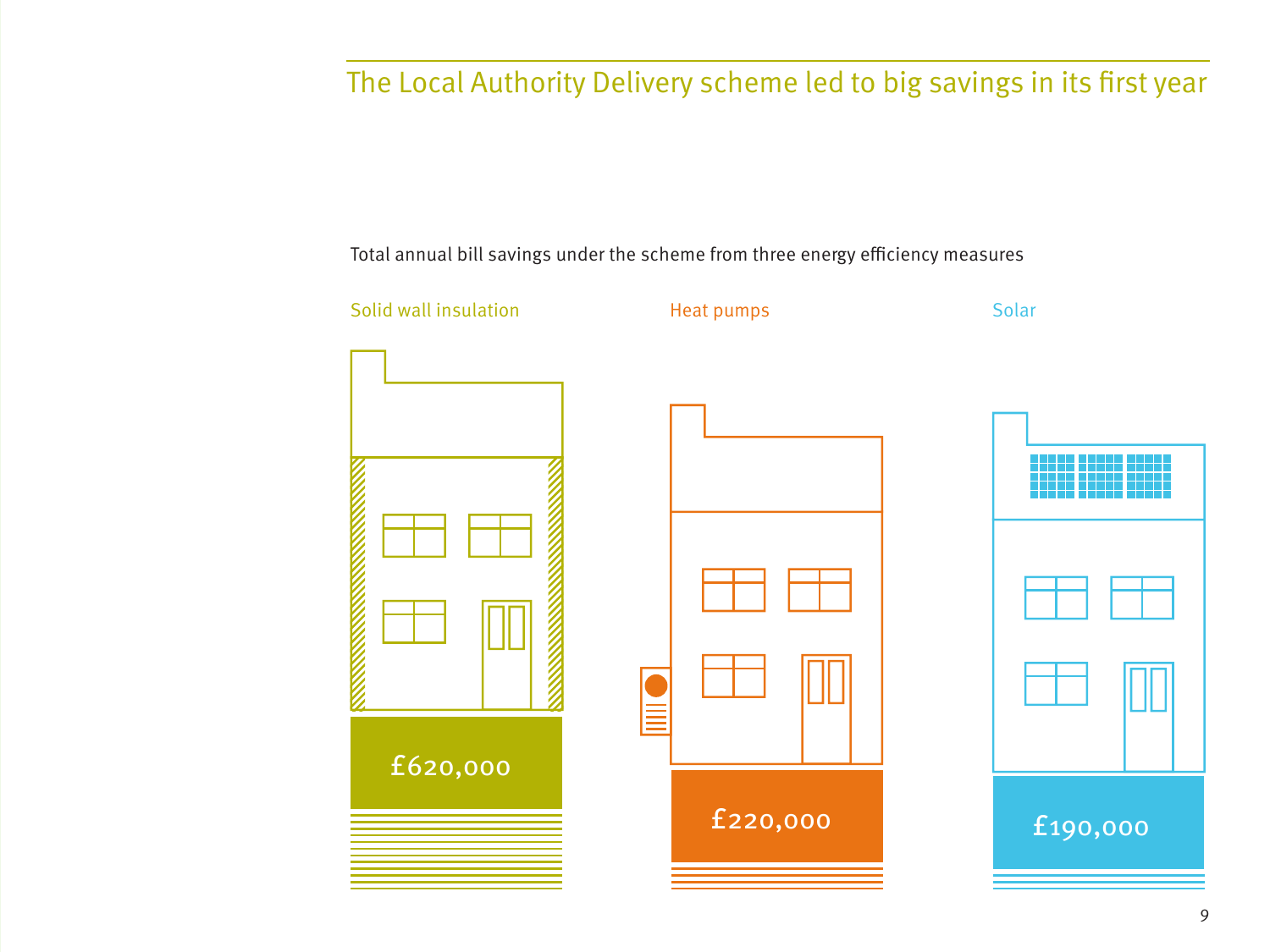# 66 The only long term solution is to reduce our gas dependency. More than 80 per cent of the UK public has an individual gas boiler, and that has to change, as does making our homes more energy efficient with a power system that is driven much more by low carbon electricity generation."

Emma Pinchbeck, chief executive, Energy UK14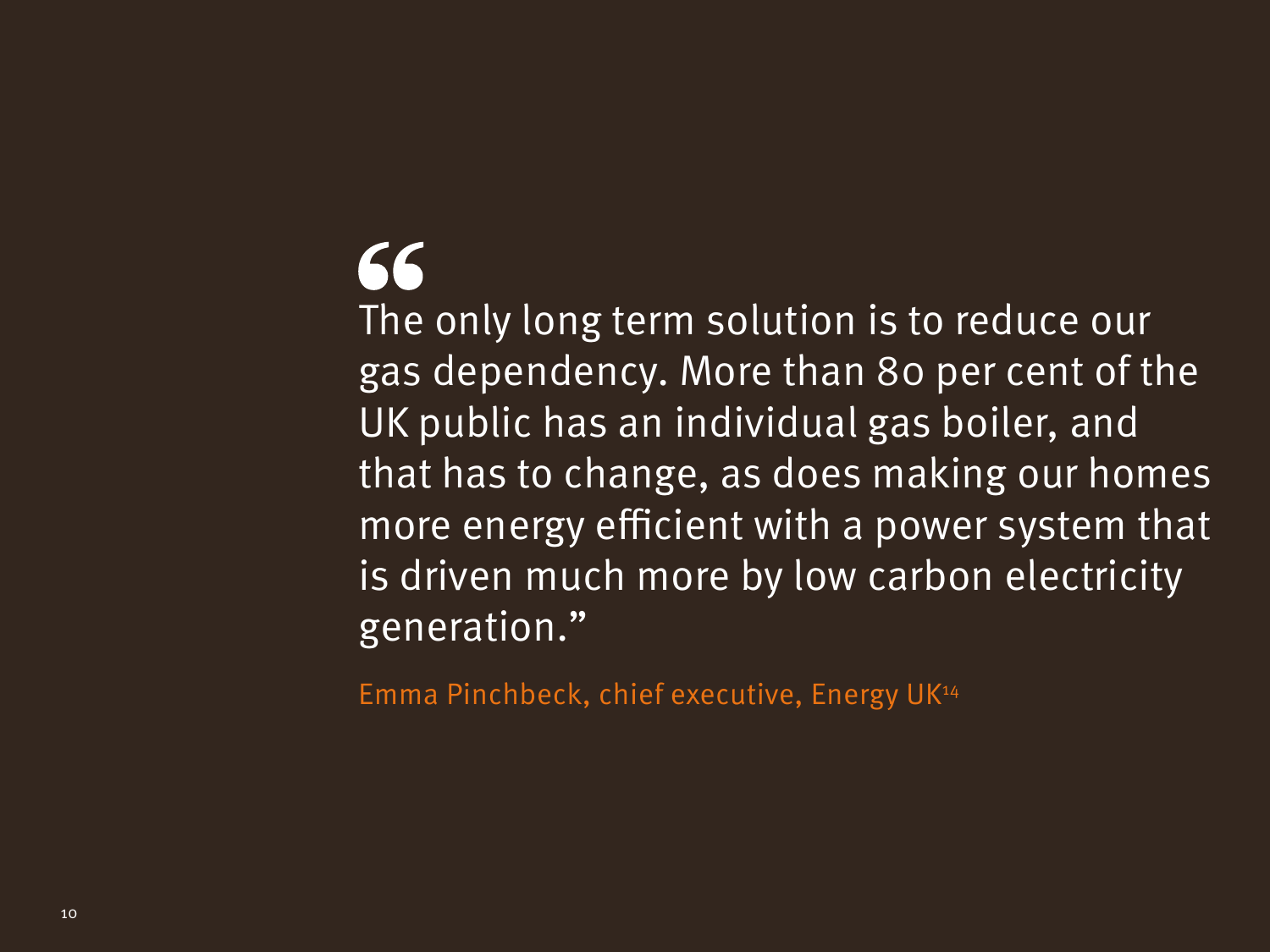66 Looking into the long term, the real way for the country to get out of the volatility we've seen is to diversify our energy sources and push harder on getting towards our net zero target."

Jonathan Brearley, CEO, Ofgem<sup>15</sup>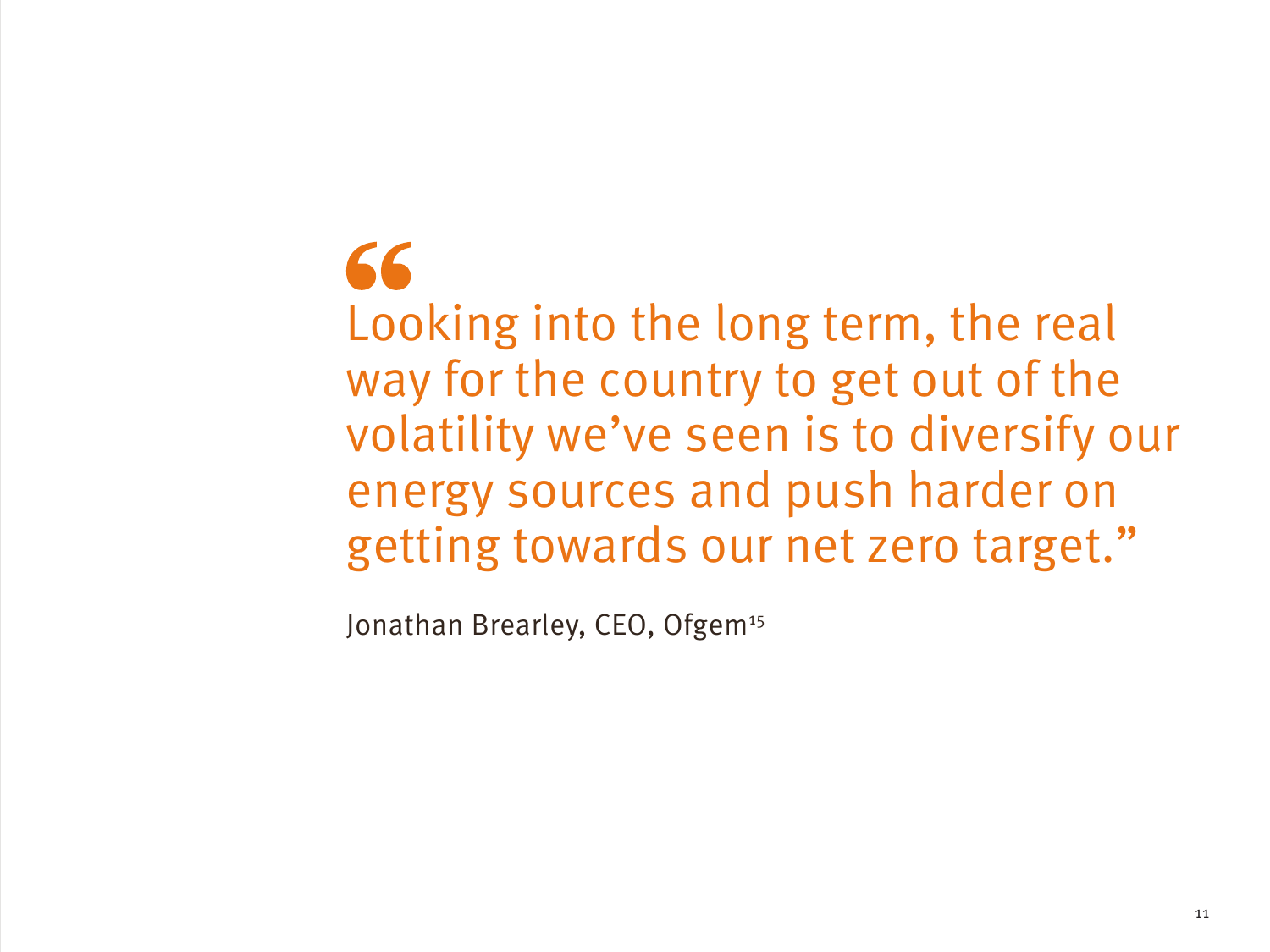### Better products keep costs down

Ecodesign requirements, along with longer term warranties and software support, help to keep valuable products like electricals in use by making them easier and cheaper to repair. People are not forced to buy replacements, saving money while cutting electrical waste and carbon emissions.

Ecodesign standards also save the average UK household at least £100 on their annual energy bill.<sup>16</sup> Energy efficiency improvements, introduced by the government in July 2021, including phasing out halogen light bulbs and a sales ban on lighting with fixed bulbs, will also cut energy use.<sup>17</sup> There is scope to go further and faster, both in the range of products covered and with a more comprehensive right to repair.18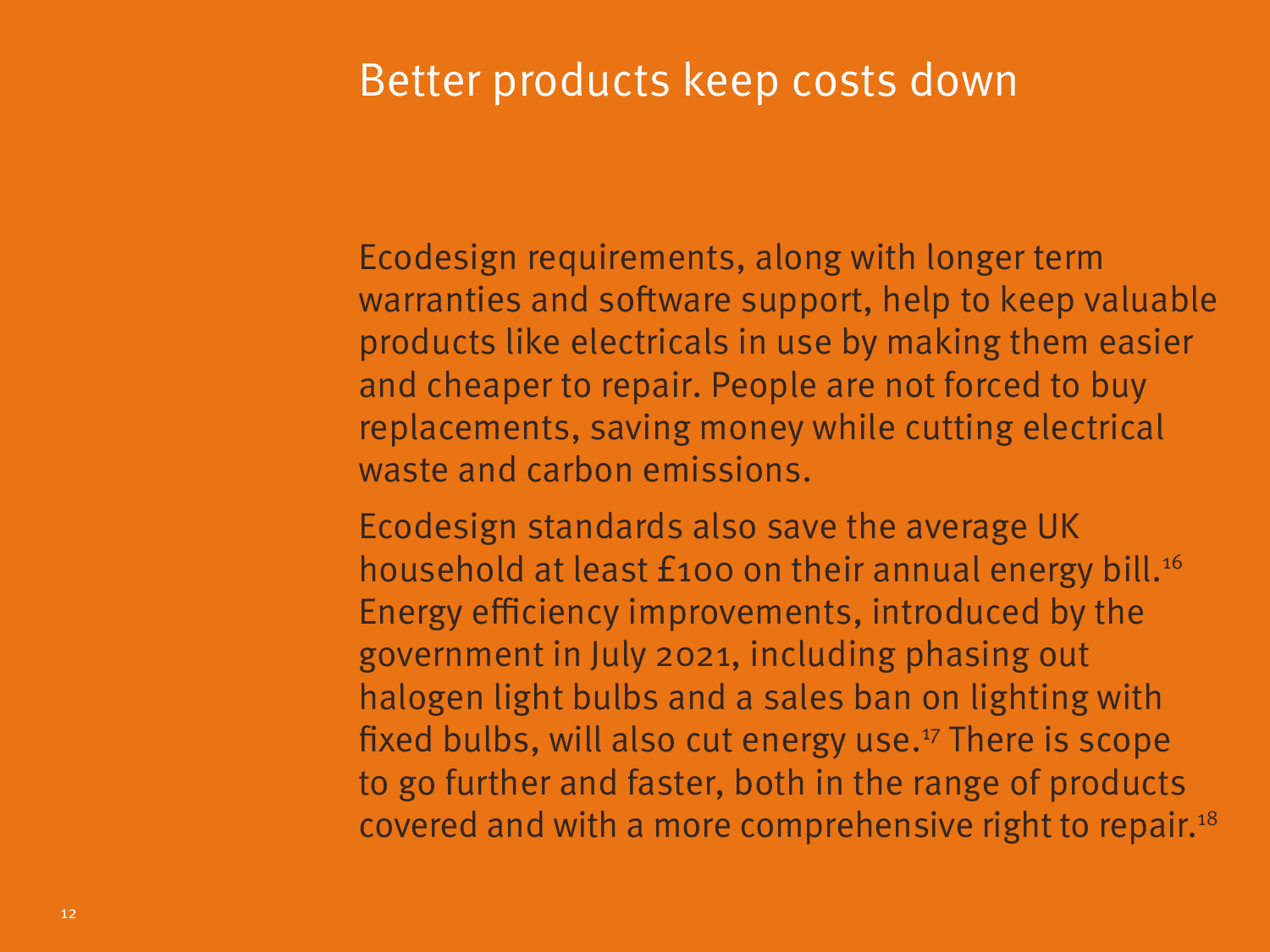### Product standards save money and carbon<sup>19</sup>

£75 New lighting product standards will save British consumers an average of £75 a year on their energy bills... ...and will avoid 1.26 million tonnes of  $CO<sub>2</sub>$  emissions a year 1.26 NtCO<sub>2</sub>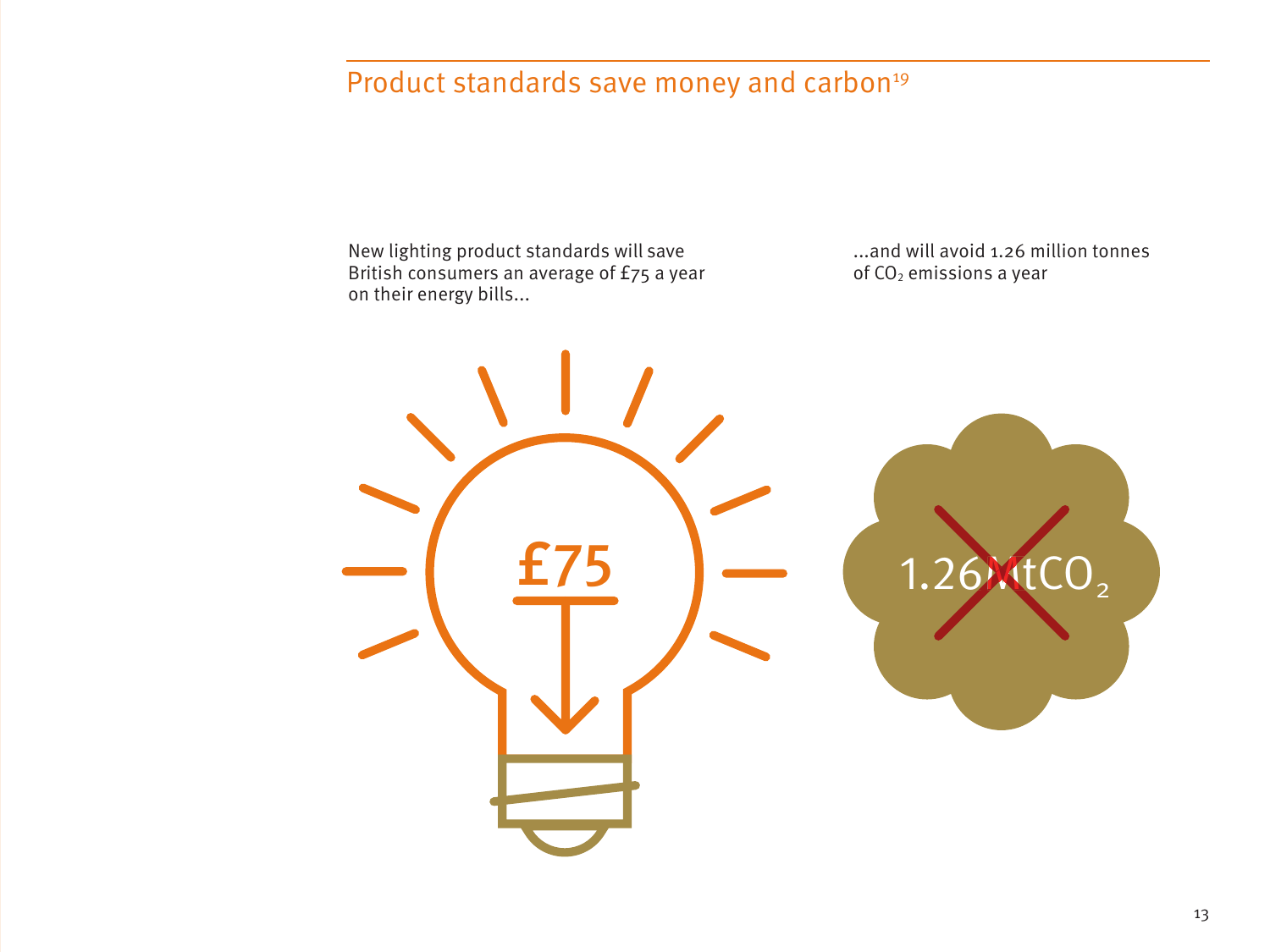### Switching to renewables pays off

Renewable energy, like wind and solar, is the cheapest form of electricity. As deployment increases it limits electricity price rises by reducing the need for more expensive gas. In 2020, renewables were responsible for 42 per cent of UK power generation.20

Renewables contracts also involve refunds to suppliers that should be passed onto consumers. Ofgem estimates that, in 2021-22, these refunds saved £15-20 per household.21 The Low Carbon Contracts Company forecasts these paybacks could increase to £770 million (equivalent to £27 a year per household) by the end of 2022, as energy bills rise.<sup>22</sup>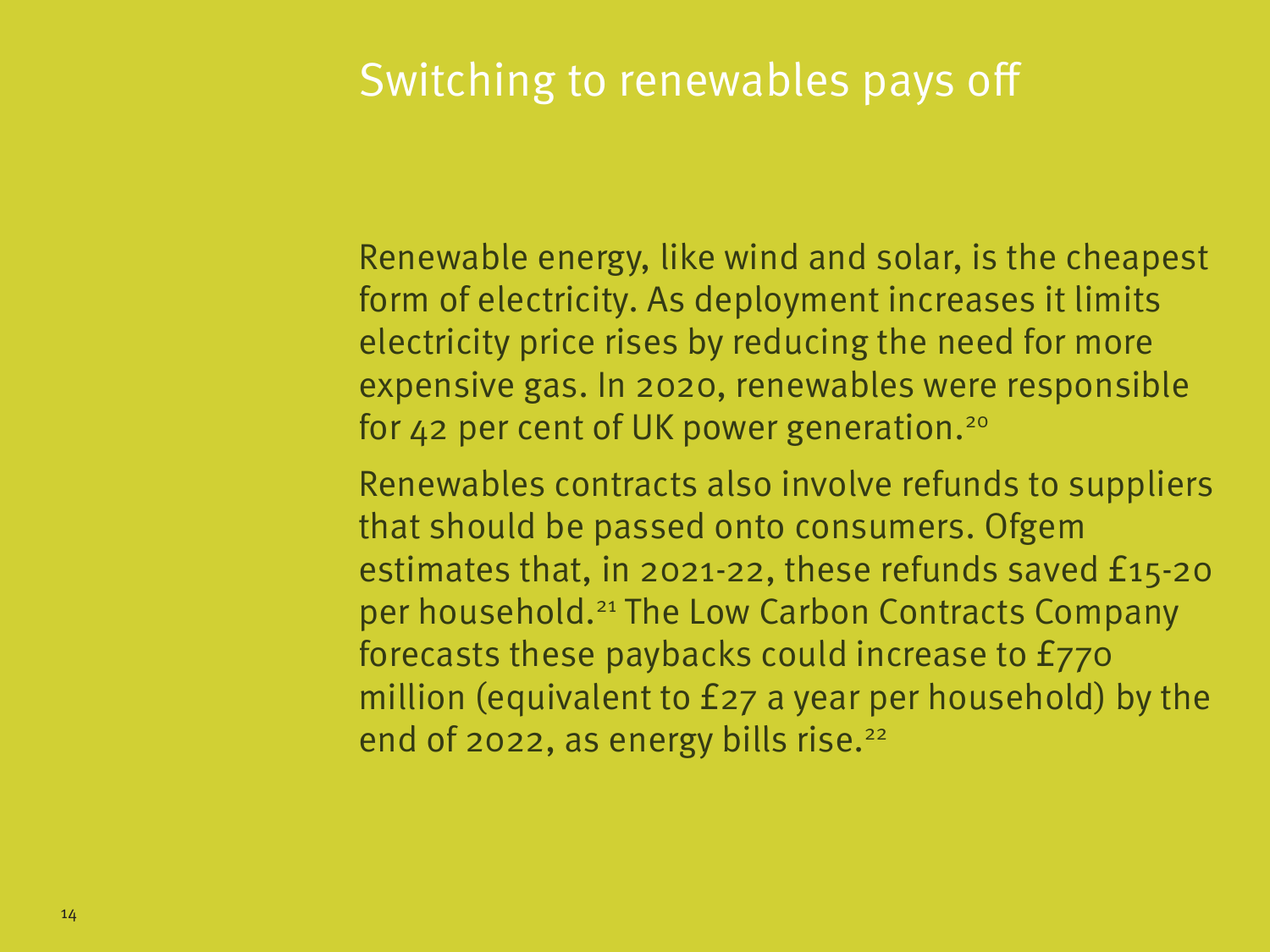### Renewable energy costs have fallen steeply since 2010<sup>23</sup>

Cost of energy

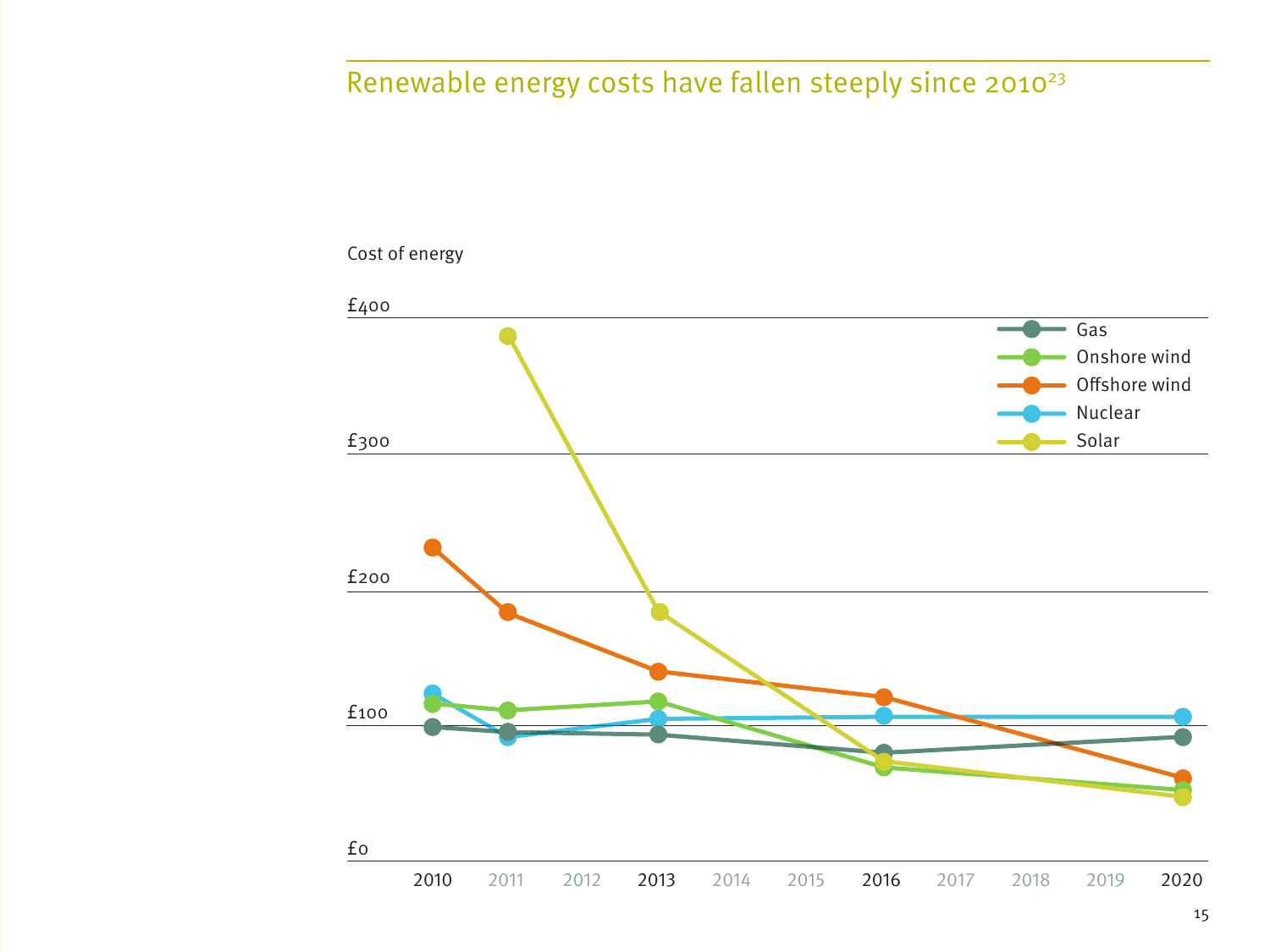### Electric vehicles are cheaper to run

While the upfront cost of electric vehicles is currently higher, their running costs are significantly lower than conventional petrol and diesel vehicles. Data from 2021 shows that, over four years, a new battery electric vehicle would save up to £4,000 in running costs compared to a petrol engine vehicle.<sup>24</sup>

This is especially significant for used cars. On a total cost of ownership basis, the owner of a second hand electric vehicle could save between £700 to £2,300 compared to a diesel or petrol equivalent. Savings are even higher for third hand vehicles, with lower costs estimated at between £3,500 and £5,600, compared to a similar diesel or petrol model.<sup>25</sup> This would benefit drivers on low incomes, who are more likely to drive used cars.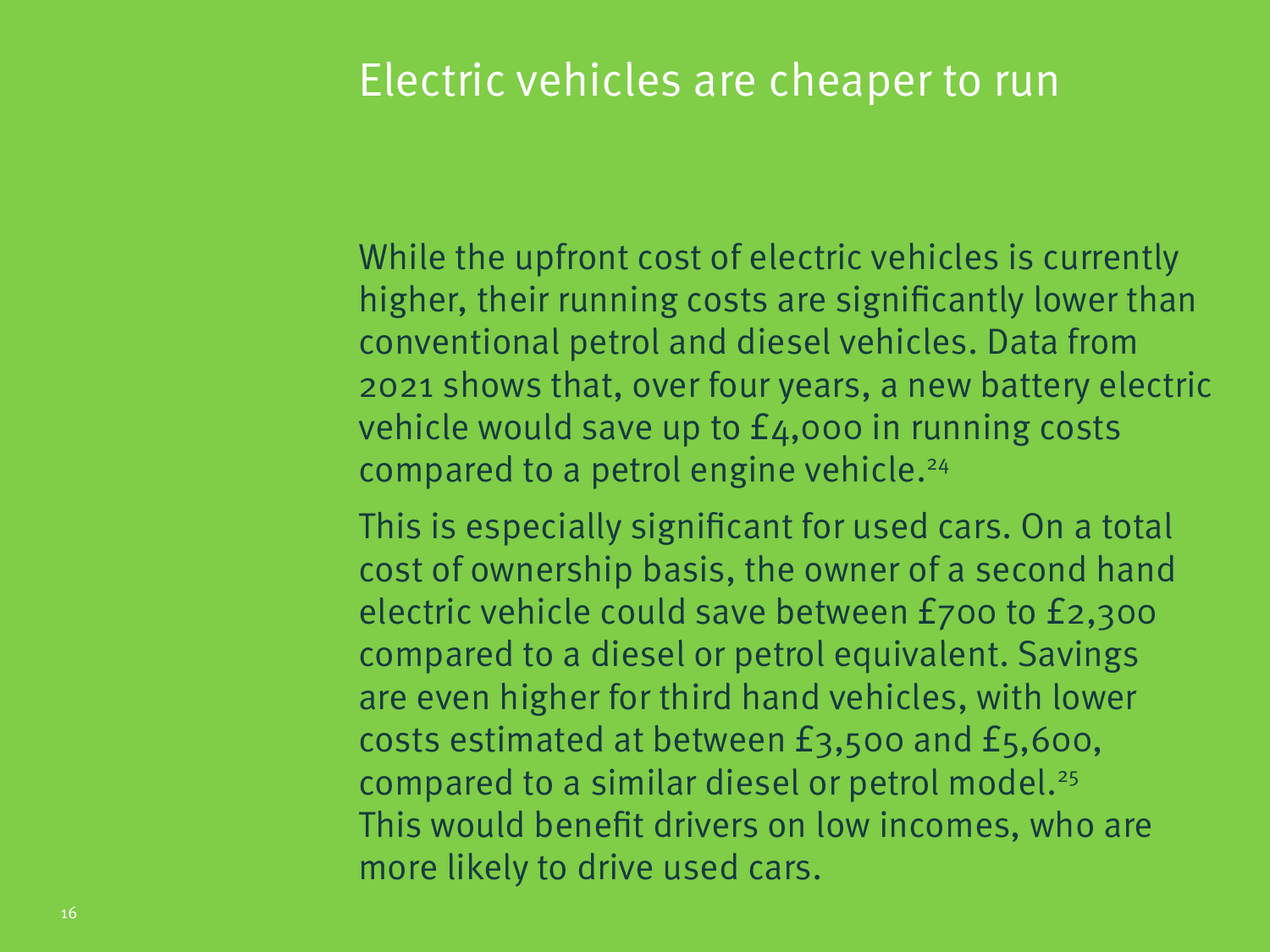#### Second and third hand electric vehicles save owners even more than petrol and diesel models<sup>26</sup>

Second owner: cost over five years



Third owner: cost over seven years

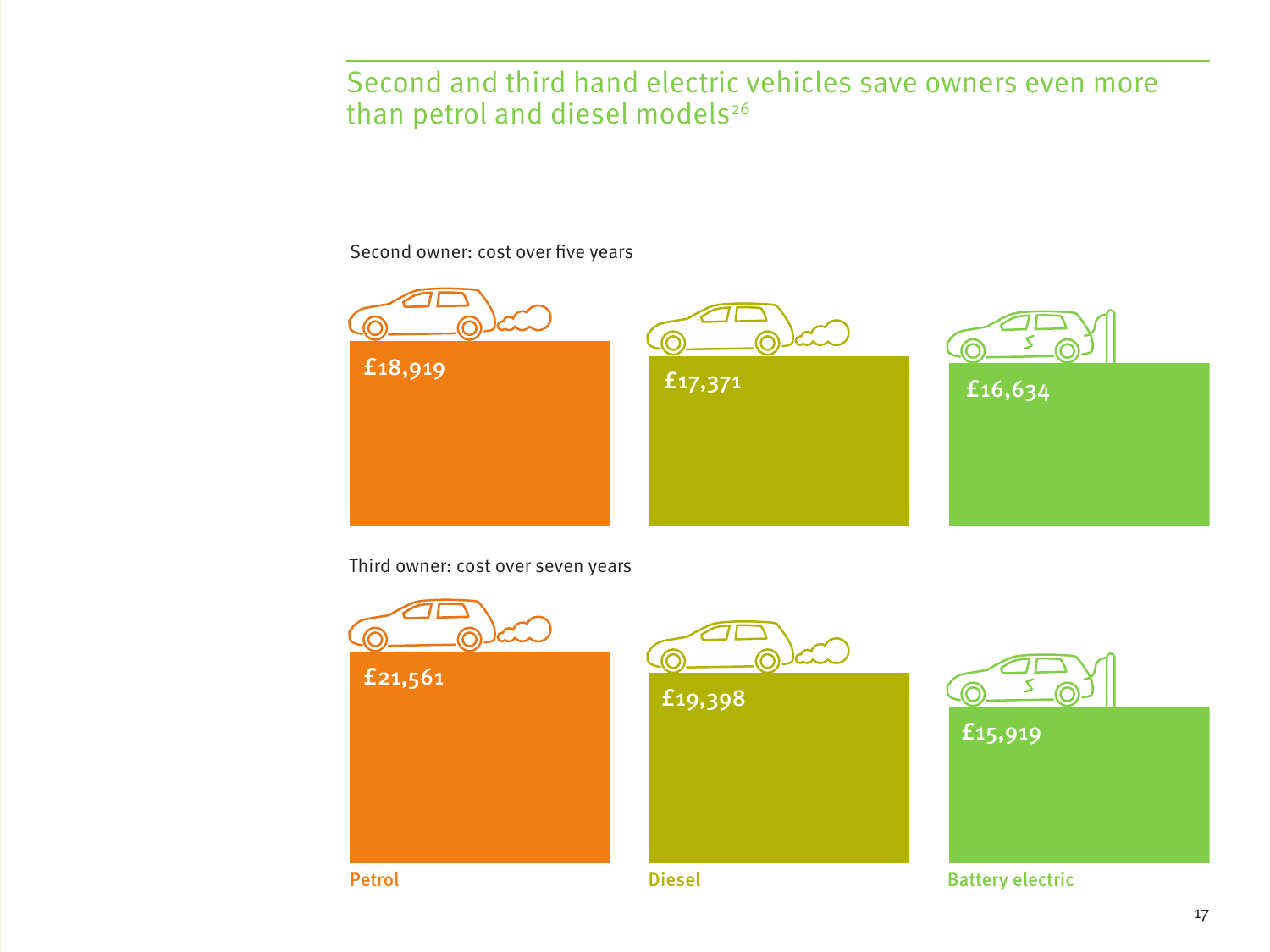### Cutting food waste cuts food bills

UK households produce 4.5 million tonnes of avoidable food waste every year, worth £14 billion in total (£700 for an average family with children).27 This doesn't just cost money: lost or wasted food contributes between eight and ten per cent of global greenhouse gas emissions.28

A huge quantity of edible food is also wasted in retail, manufacturing, hospitality and farms. In 2020, 92,000 tonnes of surplus food, worth £280 million, was redistributed with the support of emergency Covid-19 measures. This was equivalent to 220 million meals saved from waste to help those in need.<sup>29</sup>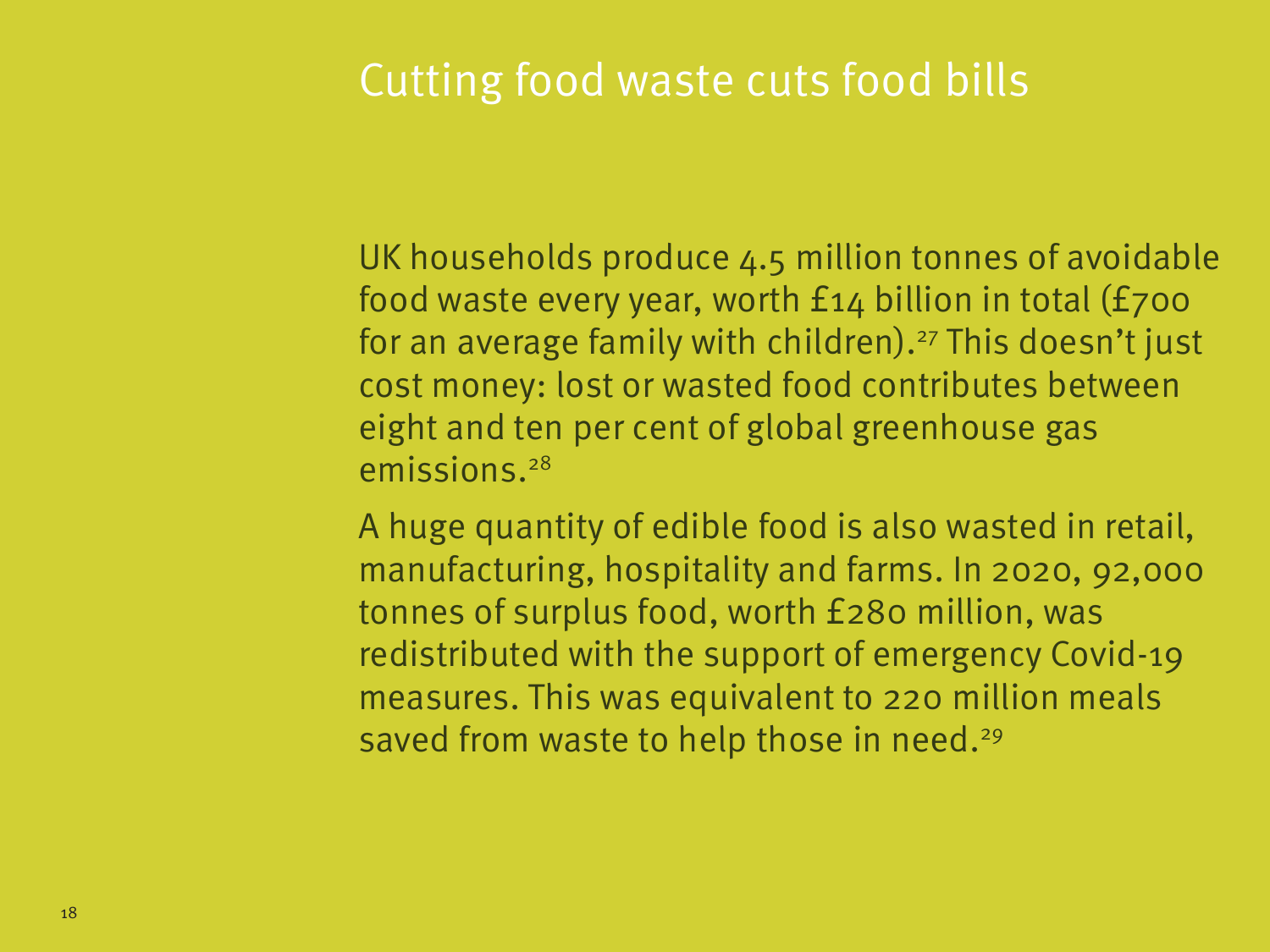The average family with children throws away £700 worth of food each year

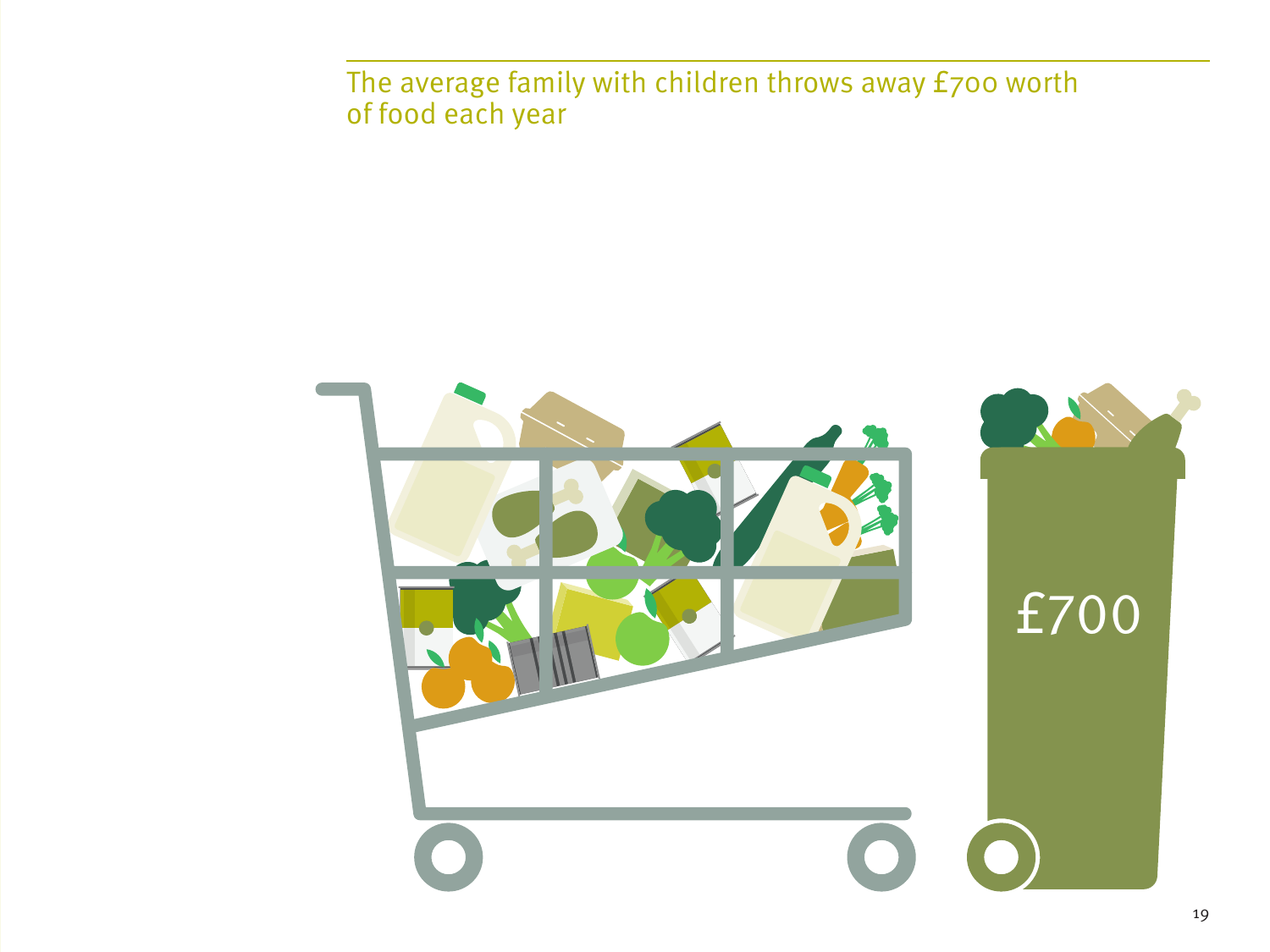## How the government can cut the cost of living now

Invest more in energy efficiency, eg by supporting successful schemes, such as the Local Authority Delivery Scheme, to install more insulation, solar and electric heat pumps.

Bring the VAT on home energy efficiency renovation and low carbon installations in line with zero rate VAT on new builds.

Cut VAT to zero on product repairs.

Encourage food retailers, caterers and manufacturers to redistribute unsold food, in partnership with charities.

Reinstate the Emergency Surplus Food Grant for England at a similar level to 2020, to assist those suffering food poverty.

Expand 'right to repair' to more products and ensure consumers and third sector repairers can access spare parts and repair manuals quickly and cheaply.

Cut VAT on energy used at public electric vehicle charging points, from 20 per cent to five per cent, which is applied to private charging points, to help electric vehicle owners without off-street parking.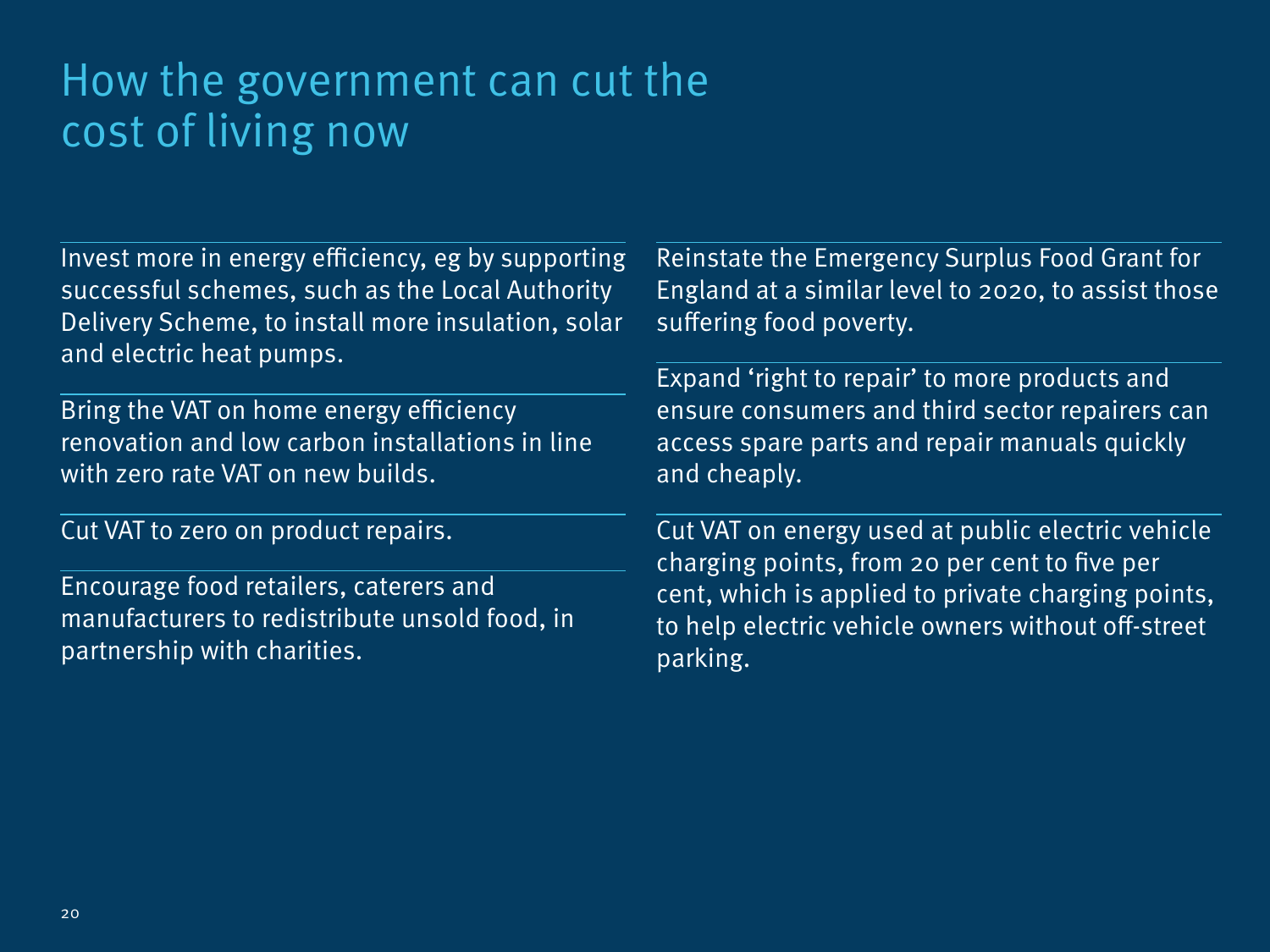## How the government can help to keep the cost of living down in future

| Regulate for a minimum energy efficiency<br>standard of EPC C or above by 2030 for all<br>homes, at the point of sale.                                           | Create a £400 million Circular Economy<br>Innovation Fund to help businesses develop<br>more products that last and save energy. |
|------------------------------------------------------------------------------------------------------------------------------------------------------------------|----------------------------------------------------------------------------------------------------------------------------------|
| Bring the Future Homes Standard forward to<br>2023, at the latest, to stop the sale of new homes<br>that will need expensive retrofits for energy                | Produce a Clean Power Plan to decarbonise the<br>energy sector by 2035.                                                          |
| efficiency in future.                                                                                                                                            | Remove planning barriers to onshore wind<br>deployment.                                                                          |
| Set an ambitious Zero Emission Vehicle (ZEV)<br>mandate sales target in 2022 to boost the number<br>of second and third hand electric vehicles on the<br>market. | Set an ambitious target to have 15GW of floating<br>offshore wind by 2035.                                                       |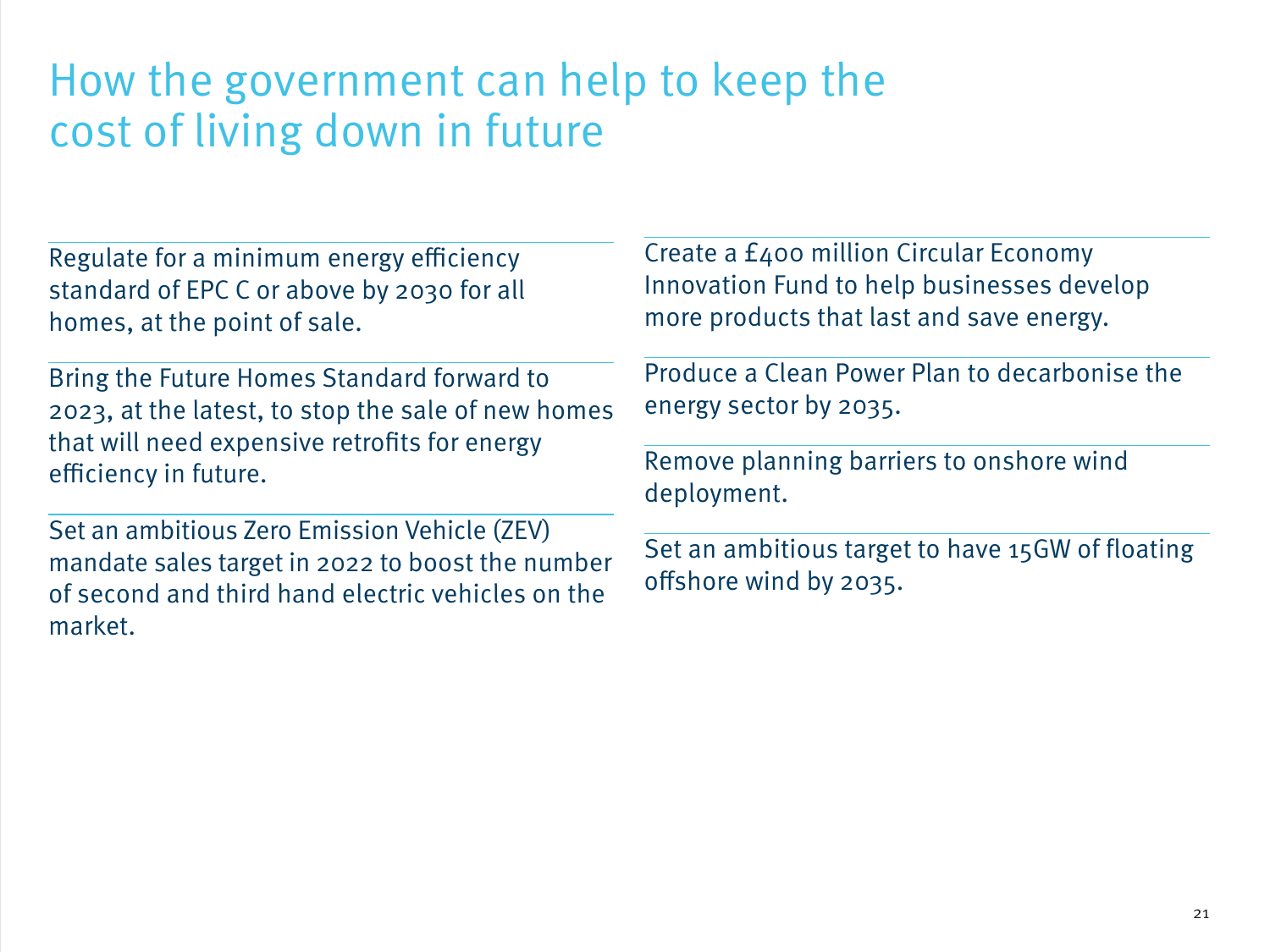### Endnotes

- 1 Department for Business, Energy and Industrial Strategy (BEIS), 9 February 2022, 'Government hits accelerator on low-cost renewable power'
- 2 Office for National Statistics, 16 February 2022, Consumer price inflation, UK: January 2022
- 3 Office for National Statistics, 1 February 2022, Energy prices and their effect on households
- 4 Ofgem, 3 February 2022, press release, 'Price cap to increase by £693 from April'
- 5 BBC, 16 March 2022, 'Diesel rises again to hit a record £1.76 a litre'
- 6 Office for National Statistics, 16 February 2022, Consumer price inflation tables
- 7 The Guardian, 1 March 2022, 'Grocery prices in UK rise at fastest rate in eight years, data shows'
- 8 Energy & Climate Intelligence Unit, January 2022, 'British public say key drivers of gas crisis are profiteering, Russia, and global demand'
- 9 Energy & Climate Intelligence Unit, 2022, Insulation and gas prices
- 10 Climate Change Committee, 2021, Progress in reducing emissions: 2021 report to parliament
- 11 Resolution Foundation, 2021, Bills, bills, bills
- 12 E3G, 2021, 'Responding to the UK gas crisis: the critical role of energy efficiency and a green homes retrofit drive'
- 13 BEIS, 2022, Green Homes Grant Local Authority Delivery (LAD) release.
- 14 Economic Affairs Committee, 22 February 2022, Corrected oral evidence: UK energy supply and investment
- 15 The Guardian, 4 February 2022, 'Energy price cap may be updated every three months, says Ofgem'
- 16 Green Alliance, 2020, Design for a circular economy: reducing the impacts of the products we use
- 17 UK Government, 2021, press release, 'End of halogen light bulbs spells brighter and cleaner future'
- 18 Libby Peake, 6 July 2021, 'The UK's new right to repair is not a right to repair', Inside Track blog
- 19 UK Government, 2021, press release, 'End of halogen light bulbs spells brighter and cleaner future'
- 20 Business Green, 28 January 2021, 'Milestone: renewables overtake fossil fuels as main source of UK power'
- 21 Ofgem, 2021, Reviewing the potential impact of increased wholesale volatility on the default tariff cap: November 2021 policy consultation.
- 22 The Guardian, 20 January 2022, 'Paybacks from UK renewables could cut £27 from bills by end of winter'
- 23 Data provided by Simon Evans at Carbon Brief, February 2022
- 24 Data from Green Alliance, 2021, Accelerating the electric vehicle revolution
- 25 Green Alliance, 2021, Accelerating the electric vehicle revolution: why the UK needs a ZEV mandate
- 26 Total cost of ownership of a medium size car, bought new in 2021. See: Green Alliance, 2021, Accelerating the electric vehicle revolution
- 27 WRAP, 24 January 2020, 'Food waste falls by 7% per person in three years'
- 28 WRAP, press release, 28 February 2021, 'Wasting food feeds climate change: Food Waste Action Week launches to help tackle climate emergency'
- 29 WRAP, press release, 10 June 2021, 'Grants support largest annual increase in surplus food redistribution'
- 30 The Sun, 13 January 2022, 'Energy crisis families are "rationing fuel or turning off fridge freezers" due to soaring energy prices – how to get help'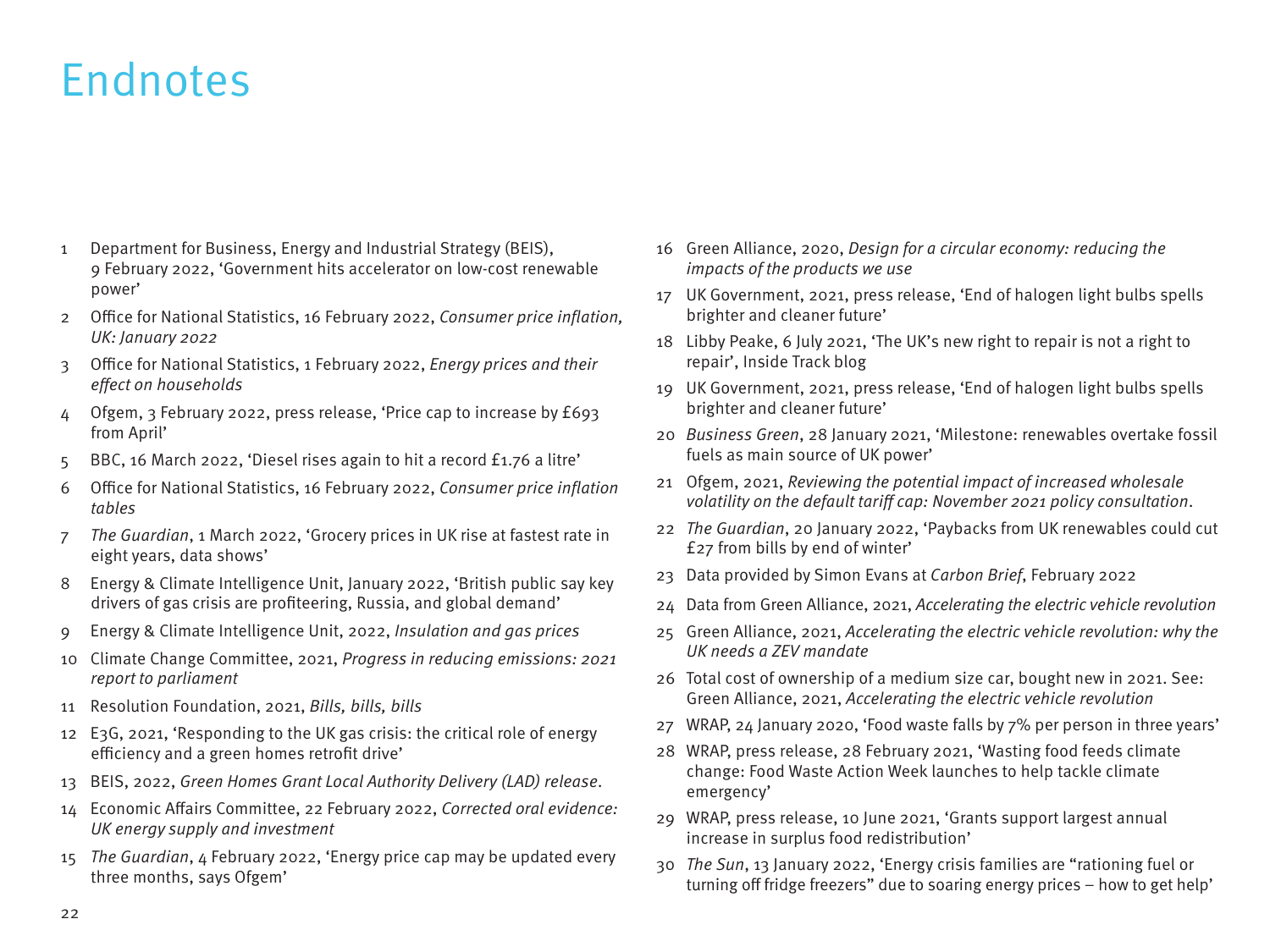# 66 Energy costs are eating into budgets and it's families on the lowest incomes

who're feeling the biggest squeeze. With further hikes set to push bills to a generational high, disaster is on the horizon if the government doesn't act."

Dame Clare Moriarty, CEO, Citizens Advice<sup>30</sup>